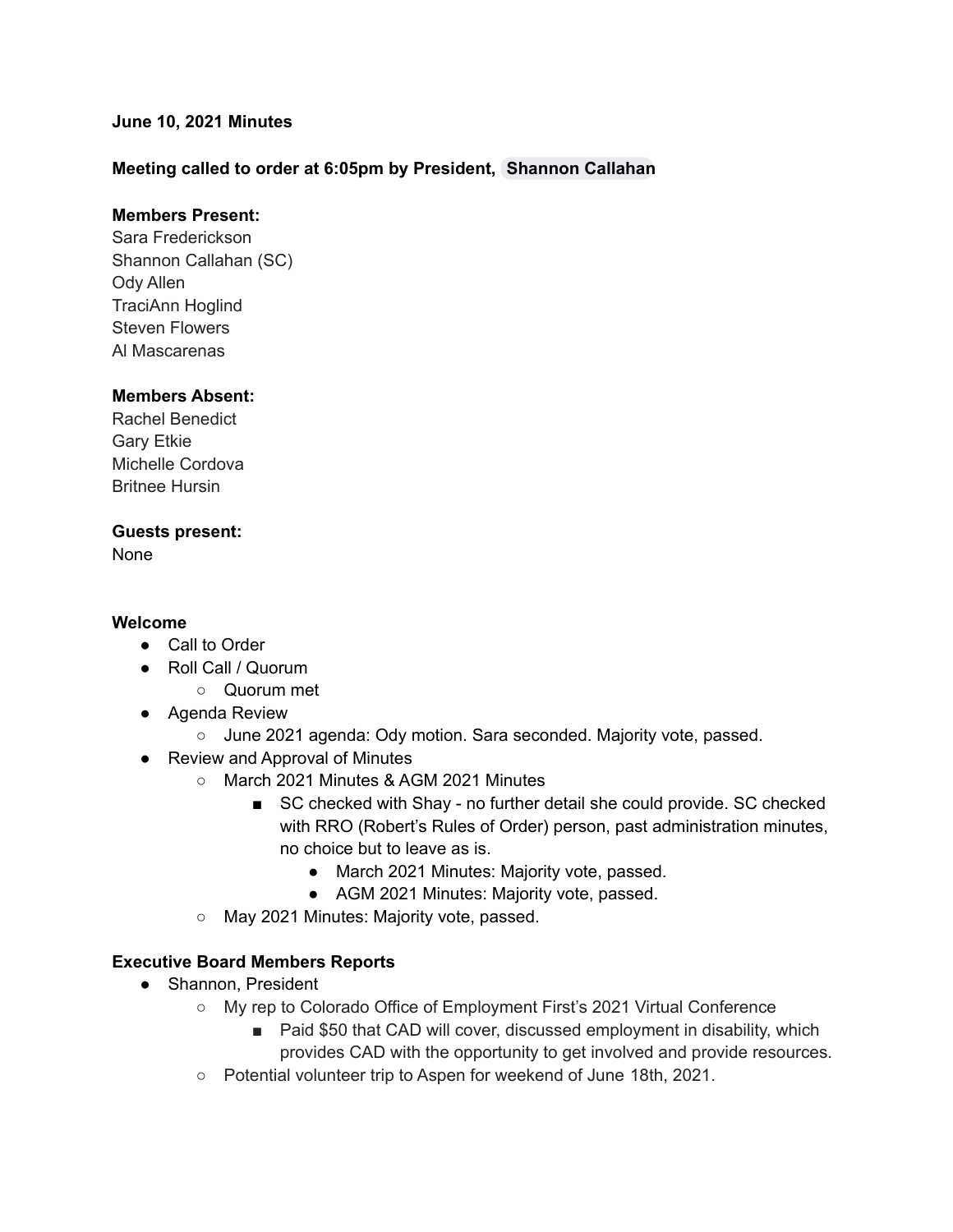- Aspen has a volunteer weekend June 18-20, 2021, Gallaudet President Bobbi will be there so Shannon plans on going to represent CAD.
- Meeting with Jewish Center of Denver on open dialogue and potential participate of disabilities art event
	- Disability inspiration films, wants someone deaf a part of this process to ensure full accessibility. CAD will be involved in the fall.
- HLAA Open Caption
	- HLAA wants help distributing open caption survey, already sent to advertise on our social media. HLAA may contact folks directly, heads up.
- Retreat move to Fall 2021.
	- Due to scheduling conflicts, the board retreat will take place in the fall 2021. Michelle will be in touch to prepare and plan in advance.
- Working with Sara for potential project bid for CCDHDB grant
	- Still in the works, will keep board posted. Upcoming meetings taking place -- still in the brainstorm stage.
- Working on an announcement for 911 Text
	- People contacted SC not realizing there is a 911 text feature available. SC has a one pager from Denver 911 and will work on creating a video to announce of this availability.
- Searching for Rachel's replacement
	- Keep an eye out and look for recruitment possibilities to replace Rachel as a board member. Her role for CCDHHDB's ASL translation project has been transferred to Steve Flowers.
- CDE Shauna Moden contacted me about need help with outreach for minority communities for her dept's program
	- Dept of Education got in touch with SC and Cliff Moers from CCDHHDB, needs outreach brainstorming for reaching out to POC (People of Color) folks. SC will share this with the board to expand POC outreach to increase dialogue for education access for POC.
- Website needs updating to reflect partnerships and organizations in Colorado
	- Al and Ody are willing to help with BIPOC (Black, Indigenous and People of Color) outreach -- they should also be the face when doing BIPOC outreach.
- SC will go to DNO (Deaf Night Out) to expand CAD outreach and network
- Michelle, Vice-President
	- Absent, no report given
- TraciAnn, Secretary
	- Social media committee
		- Working on meeting with Britnee and Ody to discuss social media roles. Current ideas:
			- One person does content planning and development
			- One person does information and link sharing
			- One person does engagement (comments, follows, DM, etc)
- Steve, Treasurer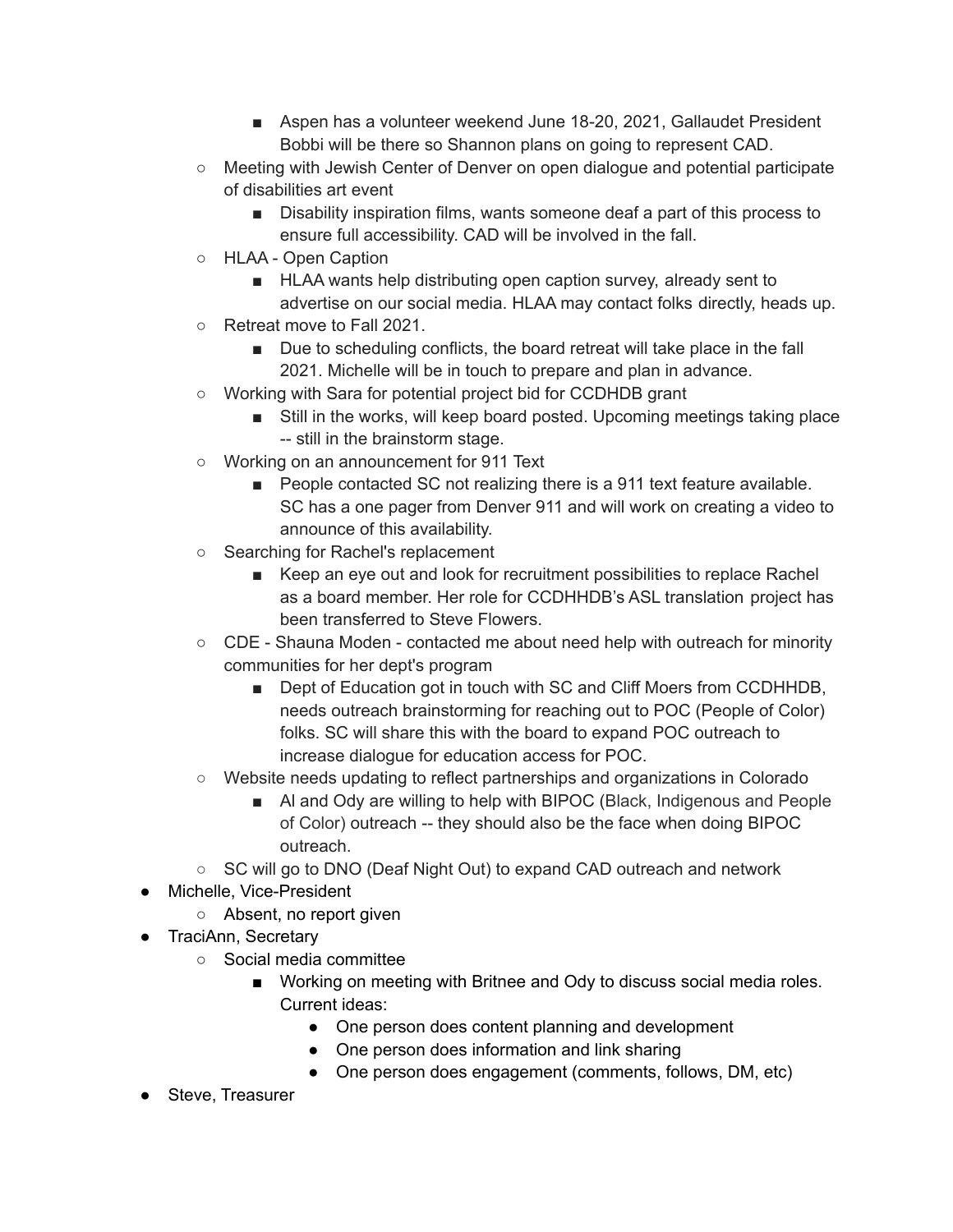- No report, still recovering from bike accident.
- All the financial info is in google drive for everyone to access
	- No further financial management committee meetings planned; audit is still ongoing for 2020

# **Board Members Reports**

- Ody
	- AmazonSmile: CAD's account with AmazonSmile is still active, they asked for mobile phone number… SC suggested to use CAD's video phone number for that. Ody added mission statement. CAD is under human services category. Keep letting people know that AmazonSmile is active and that they can use it now. SC got in touch with Amazon -- it was their glitch that didn't show CAD on the list, Amazon is working on it. Ody will work with TraciAnn to create a video to spread the word about turning CAD on as their AmazonSmile organization.
- Rachel
	- No report
- Gary
	- $\circ$  Last October 26th, 2020 we had CAD Oktoberfest meeting to discuss if we will want to earn the profit or just have a party there with no profit because they are not ready to answer our questions so far. We still wait for them to support it.
	- CAD president wants to have profit for CAD to earn some money in 2021. I suggested to have Wine and Cheese party as fundraising. I contacted Lori Jones to see if she will be happy to help this one. She rejected. Anyway I will contact the place to see if the place will be happy to have a CAD party there in November.
		- SC explained that there was a meeting with SC, Britnee, and Gary discussing where a good venue would be, maybe at a brewery which is easier. Discussed hosting one in Denver and another in CS, but what makes this different compared to DNO?
		- Sara thinks wine/cheese party would be beneficial for fundraising. Suggests that Oktoberfest be in October, in Denver and make a new tradition for wine/cheese fundraiser in February in CS or vice versa.
			- Flowers suggests following up on whether the oktoberfest committee wants to run the wine and cheese event.
			- Ody suggests starting asap if we want to find sponsors from companies/businesses to donate wine/cheese
- Sara
	- Interpreting committee: heard from no one that expressed interest in joining the interpreting committee. Created a video, needs to create transcript/captioning for the video. Need new CAD YouTube channel to post videos on. TraciAnn and Al can help with captioning/transcript.
	- Wheat Ridge police and government/community meeting -- Wheat Ridge won a diversity award, and discussed how they could better improve police and government services for the deaf community. Sara provided consultation and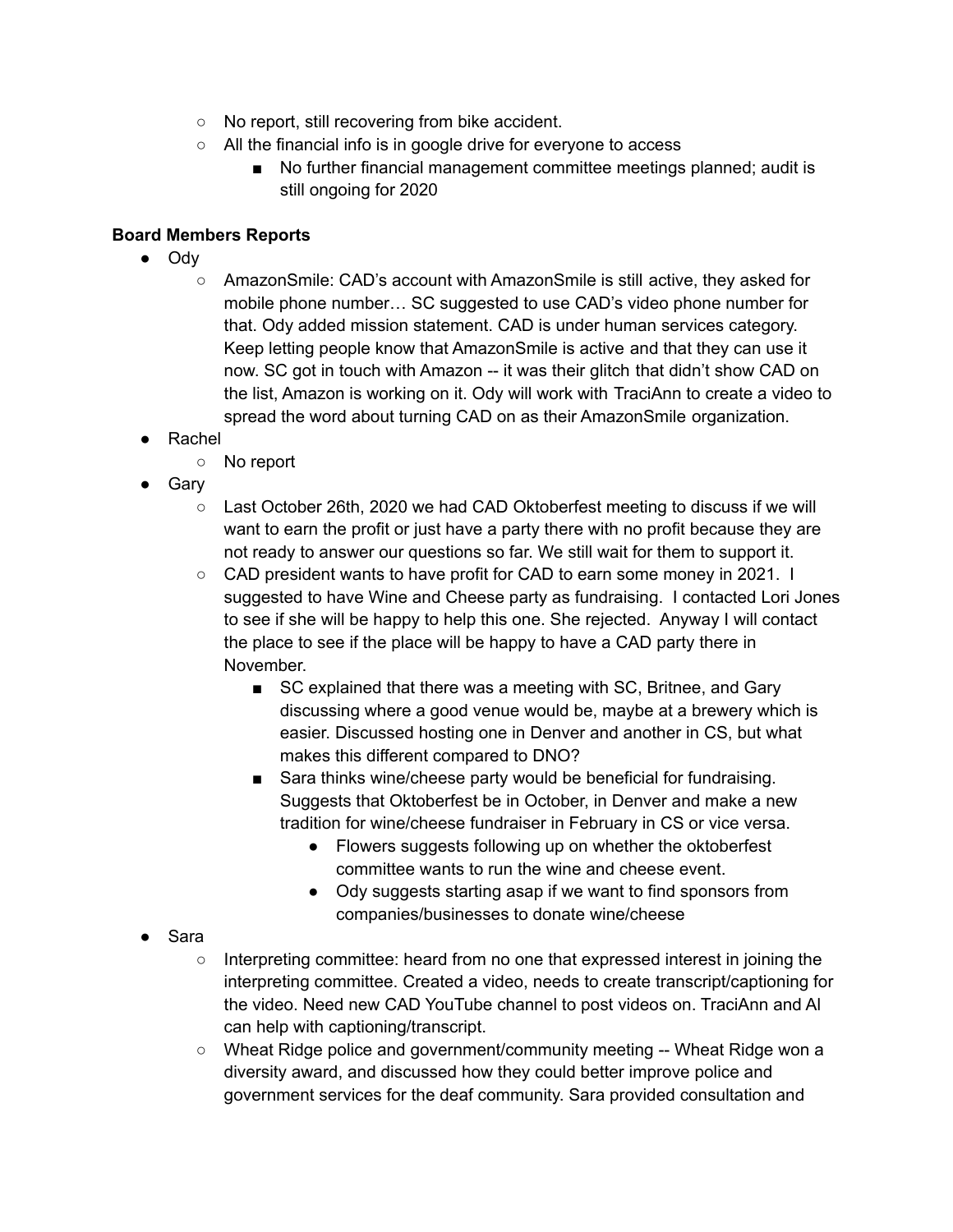guidance. Encourages board members to reach out to local government and provide expertise.

- SC recommends developing a kind of information sheet or guide sheet for all members to follow when doing outreach
- Strategy plan from the AGM meeting working on it and will share with board soon.
- $\circ$  Concerns about board member absences what does the Bylaws say? Three consecutive unexcused absences are not acceptable. SC will check into it.
- Asks when we can have board meetings in person again? Suggests alternating between in-person and virtual meetings every month
- Britnee
	- No report
- Al
- No report

### **Old Business**

● None

## **New Business**

● None

## **Discussion**

- Ody: Bylaws
	- Ody will be out of town next month and miss the next meeting.
	- Bylaws in the CAD website are old… contacted Michelle about that, Michelle told Ody that it is SC and Flowers's responsibility. Ody told Michelle she will bring it up during the CAD board meeting tonight.
		- Flowers will set up a website committee meeting to get things going.
		- Bylaws still have 2 notes that need to be fixed before they can be posted on the website. Rachel said she will clean it up -- SC to follow up with Rachel.
- TraciAnn: how can we make our meetings more effective rather than taking one to one and a half hours on reports alone? Sara recommends focusing on committee reports? President can cut discussion on reports short.
	- Sara expresses concerns about the lack of community participation in meetings people may not want to sit through the entire 2 hours until we reach public discussion… a possibility is to move discussion at the beginning of the meeting to increase public participation and engagement?
	- Al suggests community town halls or coffee chats to gather and interact with the community.
		- Flowers suggests that meetings be hosted at fun places like breweries, parks, etc. so people will be more motivated to come...

### **Announcements**